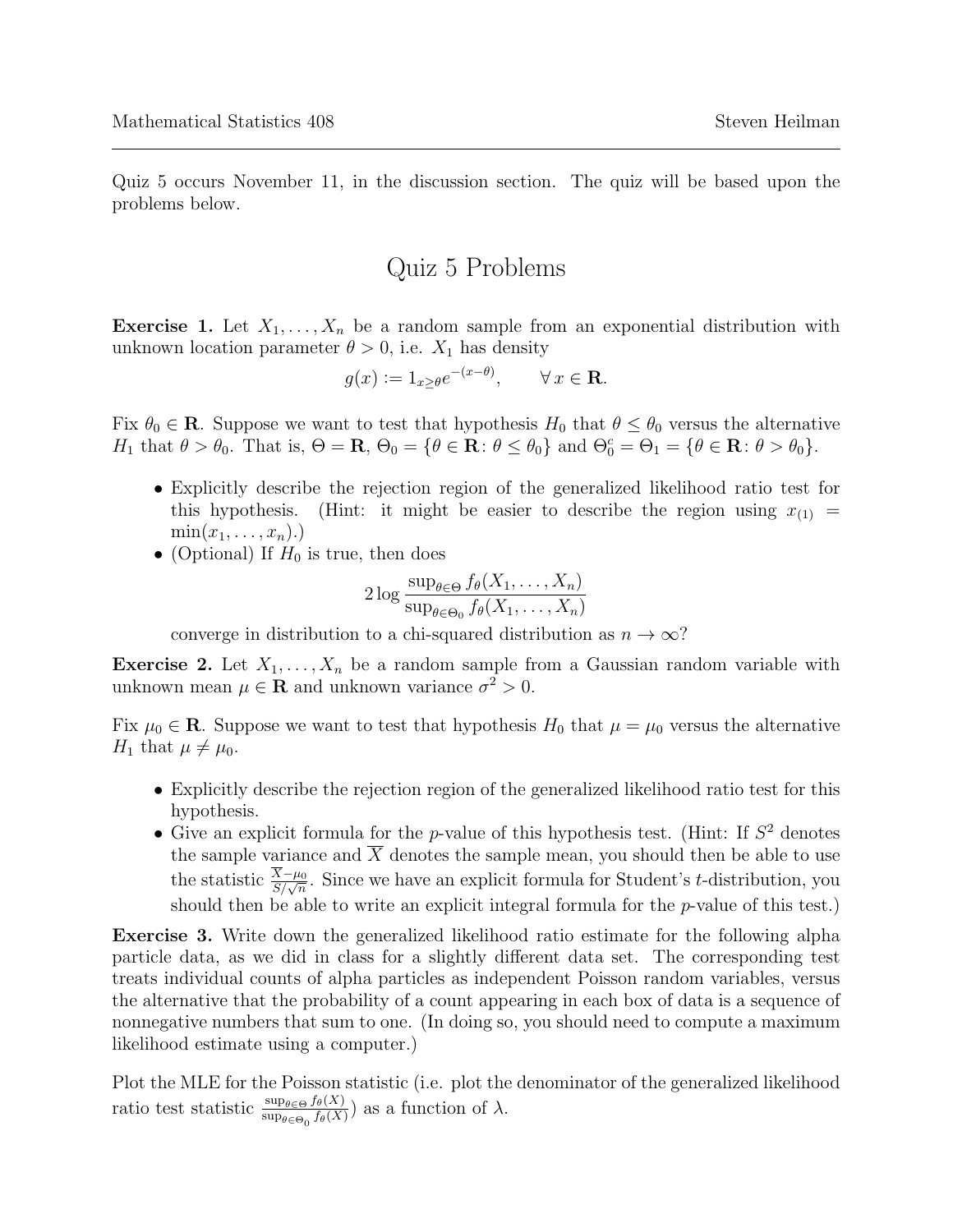| $\,m$                                   |       |  |  |  |                                                  |  |  |  | $\frac{9}{10}$ 10 11 12 13 14 15 16 $>17$ |
|-----------------------------------------|-------|--|--|--|--------------------------------------------------|--|--|--|-------------------------------------------|
| $\parallel \#$ of Intervals $\parallel$ | -- 16 |  |  |  | 26 58 102 125 146 163 164 120 100 72 54 20 12 10 |  |  |  |                                           |

Finally, compute the value s of Pearson's chi-squared statistic  $S$ , and compute the probability that  $S \geq s$  (assuming  $H_0$  holds). Does the probability  $P(S \geq s)$  give you confidence that the null hypothesis is true?

**Exercise 4.** Suppose  $X_1, \ldots, X_n$  is a random sample from a Gaussian random variable X with unknown mean  $\mu_X \in \mathbf{R}$  and unknown variance  $\sigma^2 > 0$ . Suppose  $Y_1, \ldots, Y_m$  is a random sample from a Gaussian random variable Y with unknown mean  $\mu_Y \in \mathbb{R}$  and unknown variance  $\sigma^2 > 0$ .

Assume that  $X_1, \ldots, X_n$  is independent of  $Y_1, \ldots, Y_m$ , i.e. assume that  $X, Y$  are independent.

Assume that  $n + m > 2$ . Define

$$
\overline{X} := \frac{1}{n} \sum_{i=1}^{n} X_i, \qquad \overline{Y} := \frac{1}{m} \sum_{i=1}^{m} Y_i,
$$
  

$$
S_X^2 := \frac{1}{n} \sum_{i=1}^{n} (X_i - \overline{X})^2, \qquad S_Y^2 := \frac{1}{m} \sum_{i=1}^{m} (Y_i - \overline{Y})^2,
$$
  

$$
S^2 := \frac{(n-1)S_X^2 + (m-1)S_Y^2}{n+m-2}.
$$

Show that

2

$$
\frac{\overline{X} - \overline{Y} - \mu_X + \mu_Y}{S\sqrt{\frac{1}{n} + \frac{1}{m}}}
$$

has Student's t-distribution with  $n + m - 2$  degrees of freedom. Deduce the following confidence intervals for the difference of the means

$$
\mathbf{P}\left(\overline{X} - \overline{Y} - tS\sqrt{\frac{1}{n} + \frac{1}{m}} < \mu_X - \mu_Y < \overline{X} - \overline{Y} + tS\sqrt{\frac{1}{n} + \frac{1}{m}}\right) = \frac{\Gamma(\frac{p+1}{2})}{\sqrt{p}\sqrt{\pi}\Gamma(p/2)} \int_{-t}^{t} \left(1 + \frac{t^2}{p}\right)^{-(p+1)/2} dz,
$$

where  $p = n + m - 2$ .

Exercise 5. Suppose you have a random sample of size 6 from a Gaussian random variable with unknown mean  $\mu \in \mathbb{R}$  and unknown variance  $\sigma^2 > 0$ . Suppose this random sample is

3, 4, 5, 5, 6, 7.

Explicitly construct a 95% confidence interval for the variance  $\sigma^2 > 0$ .

Your final answer might depend on the function  $\Phi(t) := \int_{-\infty}^{t} e^{-x^2/2} dx / \sqrt{2\pi}, \Phi \colon \mathbf{R} \to (0, 1),$ and/or  $\Phi^{-1}$ :  $(0,1) \rightarrow \mathbf{R}$ , and/or the  $c_p(t) := \int_0^t$  $x^{p/2-1}e^{-x/2}$  $\frac{2p/2-1}{{2p}/{2\Gamma(p/2)}}dx$  and/or  $c_p^{-1}$ , and/or the corresponding function for Student's t-distribution.

You should not need to use a central limit theorem.